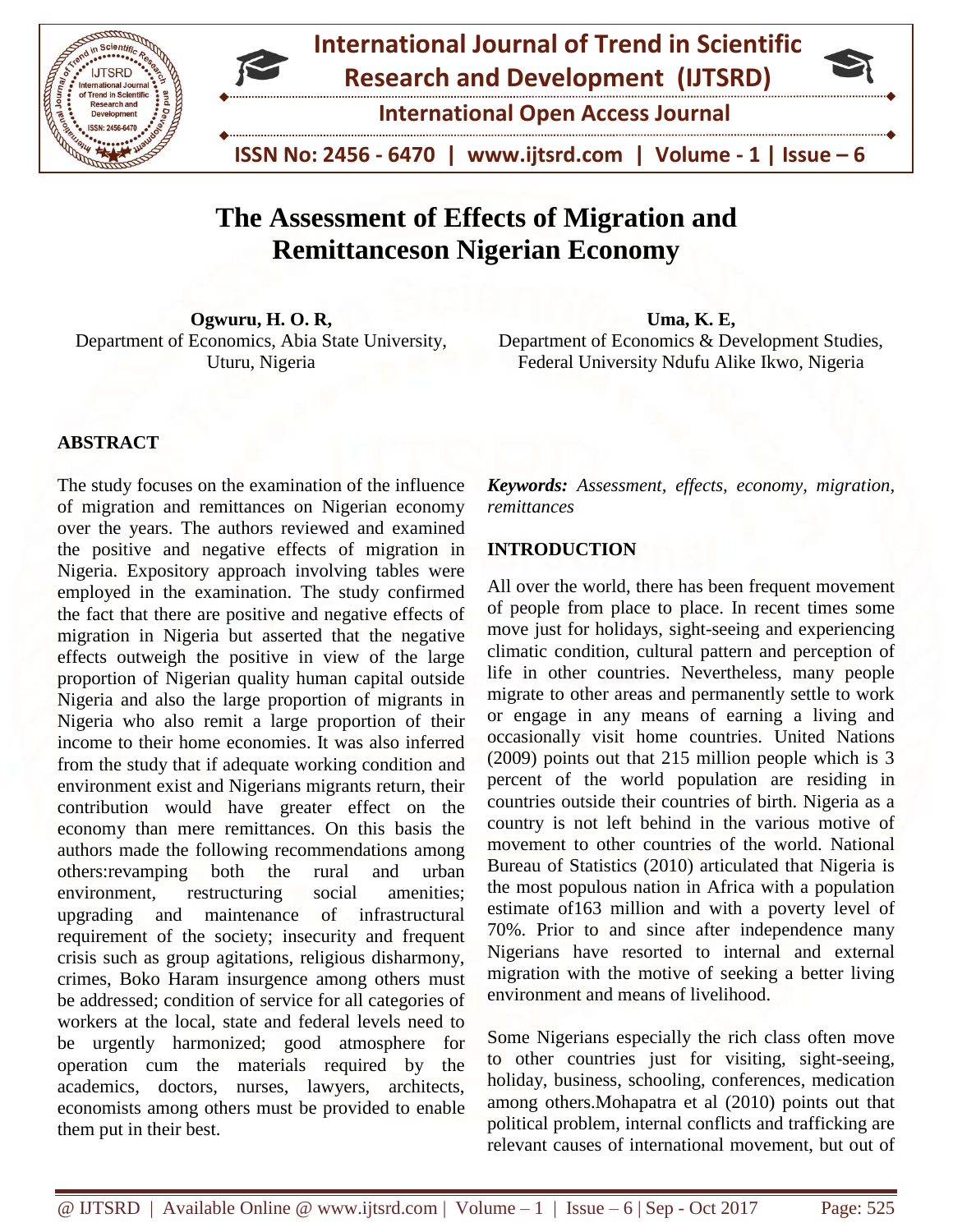ten persons, nine migrate due to economic reasons. There are many reasons attributed to frequent traveling and migration to other countries by Nigerians. The level of social facilities in Nigeria such as hospitals, education centres and the entire environments are below the demands and expectations of many Nigerians. In their study, Uma et al (2013) asserted that the occasional political, community clashes and religious upheavals in Nigeria have significantly compel urban-rural, rural-urban and international migration. In addition, the search for better income yielding ventures or white-collar jobs by school leavers, graduates, artisans and the desire to benefit from urban environment and social facilities that are deficient in the rural areas have contributed to incessant migration. In related view, Hughes and Kroechler (2008) articulated that migration originated from two relevant factors known as the push and pull factors. Dwellers in a place are motivated to leave an area due to the push factor while the fascinations to choose a place for settlement are referred to as the pull factor. There have been high tendency for people to opt to satisfy the push factor in Nigeria because of poor economic situation, poor environment, poor working condition, poor remuneration, low degree of application of the rule of law, insecurity, social vices amongst others.This is because the leaders of the country have not been able to effectively improve the economy in such a way as to have all that is required to promote living standard. The attention given to the institutions like schools, tertiary institutions and training centres have not been sufficient to encourage many Nigeriansto have trust on the quality of the products and as such prefer patronizing other countries, hence you see many Nigerians in Ghana, South Africa and European countries pursuing education. It has been reiterated that insecurity of life and property due to incessant insurgence, religious crisis and soon have compel many Nigerian to migrate to other countries. Besides, inability to industrialise has left abundance resources unemployed, thereby leaving idle land, raw materials, labour among others grossly underutilized.

Man as a rational and irrational being is always willing to respond to situations. Migration has become one of the ways taken by Nigerians to seek for unsatisfied circumstances in its domestic home. Rural dwellers are frequently moving to urban places searching for non-available better job opportunities, social facilities, training centres, good housing, medical centres among others. Both rural and urban

dweller are also migrating to other countries of the world looking for better environment devoid of the harsh situations inherent in Nigeria for economic activity. Hence, you have Nigerians virtually in all parts of the world.

International Organization for Migration (2013) showed that the number of Nigerian migrants living outside Nigeria rose from 1.9 million in 2004 to 3.4 million in 2012. It was shown by UNHCR (2009) that the total number of Nigerians who sought for asylum in different foreign countries were respectively 19,407 in 2003, 10,464 in 2005, 10,148 in 2007 and 15,022 in 2008. In literature, various studies such as Rena (2008), United Nations Global Migration Group (2015), UN Department of Economic and Social Affairs (2012), Mahapatra et al (2010) .amongst others have articulated the beneficial and nonbeneficial effects of migration given its negative effect on developing economies with respect to loss of human capital or labour force and positive effect due to remittances. Many studies by authors such as Anyanwu and Erhijakpor (2010), Ajayi et al (2009), Gupta et al (2007), Adams and Page (2005), Lachaud (1999) and Adams (1991) have shown that remittances play significant role in reducing various types of poverty in developing countries and also encourage economic activity. This view of remittance is not applicable to all migrants. Study by Nwosu et al (2012) asserted that remittance vary significantly by the country of resident by the migrants and it also depends on the education level of migrant before migration, type of work engaged and macroeconomic condition in the migrant country of resident.

Undoubtedly, one important actions of theNigerian migrants who have properly settled is that they often remit money back home, help others to join them and support the education of relations and family members. Others also remit reasonable money for construction of houses and investment. They help in empowering people. The World Bank data showed that Nigeria had \$1, 392 billion remittances in 2001 and in 2011; it rose to \$10.681 billion which is a significant increase. It equally showed that remittance contributed 5% to gross domestic product in 2011. But it is obvious that many migrants are professionals/experts in medicine, engineering, education, entrepreneurship, sciences and so on. These caliber of migrants usually leave with their expertise, capital, talents and ingenuity to settle in other regions of the world, thereby, denying a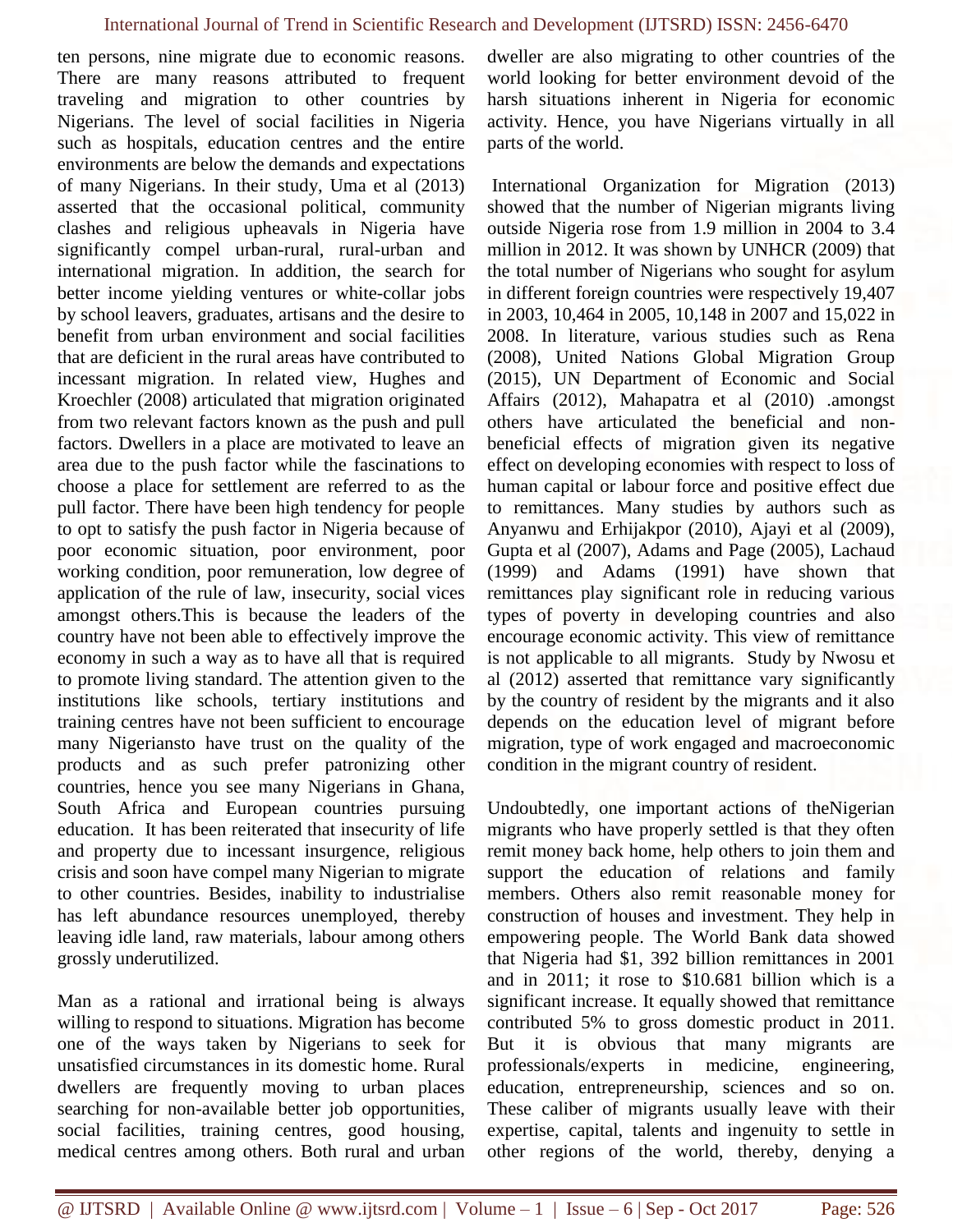developing economy of the impact of such desirable role expected at home to support development efforts. Given the recent discourses on the positive and negative effects of migration and remittances, most studies focused only on either positive or negative aspect of either remittance or migration, but in this study, it is our intention to review migration vis-a-vis remittances in Nigeria with a view to proffer policy implications needed to regulate migrations and discourage brain-drain. In this respect, the paper is streamlined thus: section two is the review of literature, section three is an over-view of the effects of migration; an over-view of the effects of remittance is the section four while section five is the way forward and conclusion.

### **REVIEW OF LITERATURE**

There have been series of issues, studies on migration and remittances over the years. Various studies support positive effects while others oppose to it. In this section, it is our intention to examine both theoretical and empirical literature. There is movement of factors of production from one region to the other due to migration. In his view Myrdal (1957) articulated the experience of less developed countries emanating from migration which involves chains of causes and effect that he likened to the vicious circle of poverty. The effects are referred to as backwash and spread effects. It presupposes that when people in underdeveloped nations migrate, they usually leave with their expertise (human capital), physical capital (tools, cash), goodwill among others. This action creates imbalance with respect to employment, decline of income and output usually produced by the migrants while at home. It is usually not easy to bring equivalent resources to replace all taken away by migrants. This contractionary effect impacts adversely to underdeveloped economy. This is the backwash effect which is the negative experience of a locality due to migration. On the contrary, the migrants settled at a place with all the factors of production and then contribute to output, income and employment of the resident economy which is spread effect. The expansionary effect of skilled migrants in an area has expansionary effect which remittance may not cover up the effects created at the home economy, if and only if the remittance is immediate but it is not. So, underdeveloped economic development is retarded by the extent to which its professional migrates.

Migration is perceived to originate from the push and pull factors (Hughes and Kroechler, 2008) It has been reiterated that the push factor which is the driving force for people to leave an area is stronger in underdeveloped nations due to bad governance, poor economic and social environment. Hence, you see incessant rural-urban movement and forceful desire to travel outside the country by Nigerians. This is a major cause of brain drain in Nigeria. This made Silva (2007) to pinpoint that regular brain drain syphon skill manpower of developing countries leading to loss of human capital at some costs such as training and education costs and loss of productivity which reduces the aggregate gross domestic product. Hence, brain drain is viewed as international transfer of productive inputs in form of human capital lacking in a region which is not accounted for in the balance of payment statistics. This is reflected in UNTAC estimate that highly trained African migrants age between 25-35 who usually travel abroad has a monetary value of \$184, 000 at 1997 price (Rena, 2008; Kartz, 2000)

In their study, Funk et al ( 2017) posit that the level of migration and asylum seekers have raised the burden on migrant countries and so compelled European Union's interest in tackling the root cause and strengthening third world nations migration management efforts through improved cooperation in order to lower the influx. This new intention is based on the ground that increased development aid in the less developed economies will lessen the inclination to migrate to other countries. This has also lead to adoption of cooperative efforts regarding border control and readmission; hence development support of European Union (EU) is now linked to cooperation with respect to migration management. The issue is that there is a shift of articulated European Union Treaties from primary objective of poverty alleviation which may counter economic interest of third countries. There is this believe by EU that increased development of third nations will reduce migration but it may not be so. However, European Union has adopted new approach perceived to be more rewarding which include work/visa scheme, trade agreements or lessening remittance cost; increased support on governance aid considered as a more effective means of lowering migration and putting in place more legal channels for migration so as to constrain those illegal business.

Knoll and Sherriff (2017) in their study were concerned about the rising population of refugees and migrants seeking for protection in Europe due crisis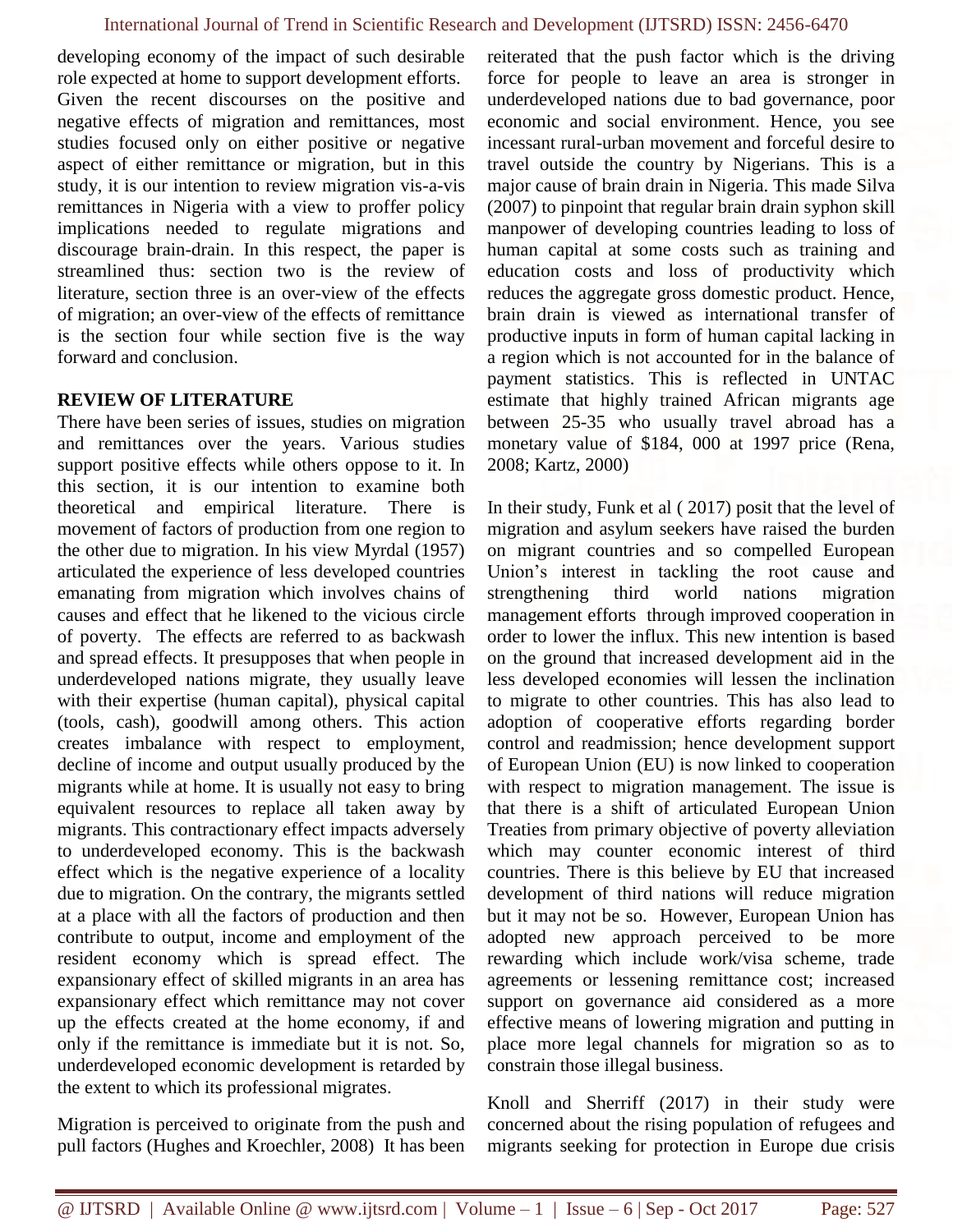and wars, clashes, disorder, poverty in Syria, Middle East and Africa disagreements which brought some pressure in Europe. Hence, European states are concerned with battling with this problem outside Europe through cooperation with non-European countries. This led to revamping of level of aids and European Development policy priorities in order to surmount the new trend of influx of people from other parts of the world. The case study focused on the aid responses by five countries which are: Denmark, the European Union institutions, Germany, the Netherlands and Sweden. And also the effect of changes in policy frameworks, strategies, tools, allocation yardstick and practices of programme would impact on the use of Official Development Assistance (ODA). The national budget have shown higher reallocation to meet with the cost situations and reduction in long term development aids earmarked for supporting and development of other countries..Earlier study of microanalysis of migration recounted various motives while migrant workers send money back home. For instance Lucas and Stark (1985) study in Botswana asserted that the two motivations to send money back home are pure selflessness and outright self-interest. The latter is mainly to acquire durable assets such as land, housing and other personal interests while the former is strictly to improve the lives of family members, relations and friends. In each aspect of the two areas migrants remit money, it is because he can afford it and knows the poor living status of those left behind at domestic economy.

Other authors such as Higgins et al (2004), El-Sakka and McNabb (1999), Straubhaar (1986) see remittance to be influenced by variation of macroeconomic variable such as interest rate in domestic economy vis a vis resident of migrant workers. Exchange rate has greatly influence remittance in Nigeria. For instance at moment in Nigeria in which exchange rate is over three hundred and twenty naira  $(\text{N320})$  per dollar, migrant workers remittances, besides helping family members do have a large amount of naira after exchange foreign for investment and acquisition of costly land property in any part of the country. It has been confirmed by a study of Egypt by El-Sakka and McNoabb (1999) that these two macroeconomic variables exchange rate and interest rate differentials play significant role in the desire and motivation to remit through official channels.

In spite of the views of that remittance inflows impacts positively on economic growth, but empirical

findings from Singh et al (2009), Barajas et al (2009), World Bank (2006), Spatafora(2005), IMF, 2005, contradict this view as only little evidence was found. Various views have been articulated about the effects of remittance on one economy or the other such as lowering of work efforts on the part of households who receive remittance and consequently lessen longrun growth (Azam and Gubert, 2006;Chami et al, 2003); stimulate growth because of its improvement of financial access and financial development (Gupta et al 2007; Toxopeus and Lensik, 2007); raising income level of the poor subsection of the economy and not necessarily the growth of the entire economy amongst others. However, Mahapatra et al (2010) posit that still there is inconclusive outcome of effect of remittance on growth mainly because of the difficulty of separating the cause from the effect. Many individual would not have left home economy if not some causative factors like natural disaster, war, political turmoil and so on to other nations of the world.

## **AN OVER-VIEW OF THE EFFECTS OF MIGRATION**

The increased migration in Nigeria has impacted in different ways to the development of Nigeria economy. The level of Nigerian experts in other country of the world is a thing to worry about. How many Americans are in Nigeria? This means that there is something happening in the countries that are detested by Nigerians. The table below shows the Nigerian migrants outside Africa.

Table 1: Estimate of Nigerians Living outside Africa 1989-2004

| <b>Country</b>     | Year | <b>Population</b> |   |
|--------------------|------|-------------------|---|
| <b>Italy</b>       | 1989 | 3,575             |   |
| <b>France</b>      | 1999 | 1,425             |   |
| <b>UK</b>          | 2001 | 88,380            |   |
| Canada             | 2001 | 10,425            |   |
| <b>Austria</b>     | 2001 | 2,913             |   |
| <b>Australia</b>   | 2001 | 1,783             |   |
| <b>Greece</b>      | 2001 | 2,021             |   |
| <b>Ireland</b>     | 2002 | 9,225             |   |
| <b>Germany</b>     | 2002 | 16, 183           |   |
| <b>Netherlands</b> | 2003 | 4,564             |   |
| <b>Belgium</b>     | 2004 | 1,636             |   |
| <b>US</b>          | 2004 | 160,000           |   |
| <b>Total</b>       |      | 302, 130          |   |
| Sources:           | OECD | 2006              | & |
|                    |      |                   |   |

http://www.migrationinformation.org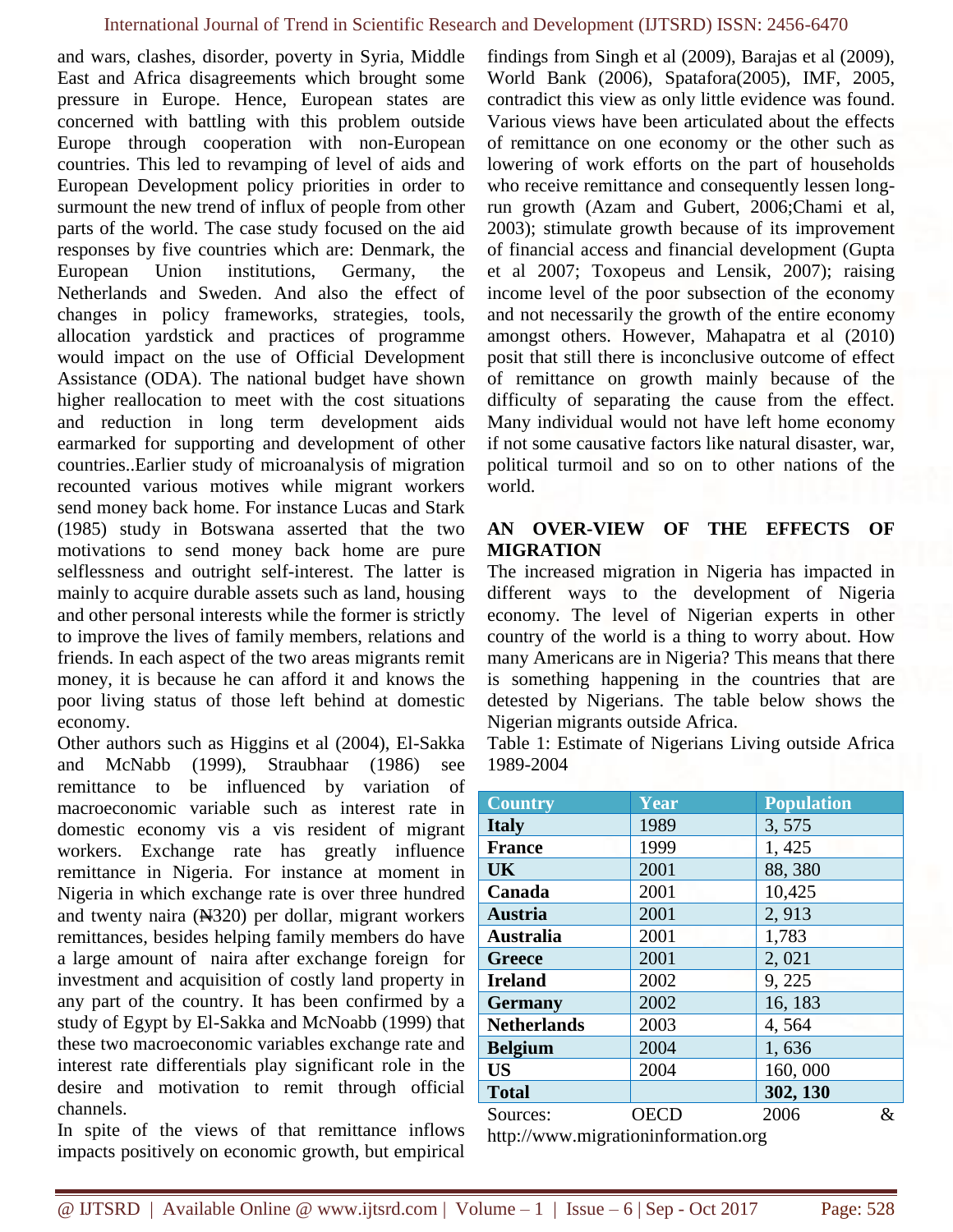Just as many Nigerians are resident outside Africa, so many are in countries within Africa. Some Nigerians outside are illegal migrants and their number not included in the above information. Nevertheless, a large proportion of Nigerians are desperately yearning to leave the country. This situation has created a vacuum which remittance may not cover up. Many of these Nigerian are highly educated and experts in their field of studies. Disgustingly, the incessant industrial actions or trade disputes, especially in the social and economic sector where education falls has witnessed highest level of industrial strike. Since 1970s there have been series of trade disputes due to one agitation or the other. Central Bank of Nigeria (1998) states that out of 199 trade disputes in 1994, involving 1, 541, 146 workers led to loss of man-days of 234, 307, 748. Many Nigerians' bright minds resort to leaving the country at those periods. Our leaders have not learnt from this situation and have allowed the recurring of industrial disputes. In recent time, the Academic Staff of Universities Union (ASUU) embarked on strike due to inability of the federal government of Nigeria to keep and fulfil agreements. This was followed by the Resident Doctors trade dispute, leading to the collapse of medical and health institutions. The environmental situation of workers, lack of infrastructure for performance and coupled with poor condition of service have always compel many professional to migrate out of the country. The gains of migration in consideration of the remittances cannot be whole regarded as being the best for a developing economy. The level of gross domestic product is lessened by migration of productive labour. This means to minimize migration, Nigeria has to adopt and borrow a leaf from those countries settled by Nigerians

| <b>Countries of</b>     | 2010        |               |              | 2013        |         |              |
|-------------------------|-------------|---------------|--------------|-------------|---------|--------------|
| <b>Destination</b>      | <b>Male</b> | <b>Female</b> | <b>Total</b> | <b>Male</b> | Female  | <b>Total</b> |
|                         |             |               |              |             |         |              |
| <b>Benin</b>            | 22, 691     | 14, 345       | 38,036       | 26,680      | 15,895  | 42,575       |
| <b>Burkina Faso</b>     | 1,662       | 1,898         | 3,560        | 1,719       | 1,963   | 3,682        |
| <b>Cameroon</b>         | 66, 628     | 47, 923       | 114, 551     | 67, 529     | 48, 092 | 115, 621     |
| Canada                  | 8,877       | 9,683         | 18,560       | 9, 231      | 10,094  | 19, 325      |
| Cote d'Ivoire           | 21,566      | 20, 863       | 42, 429      | 22, 363     | 21, 398 | 43, 761      |
| <b>Finland</b>          | 1, 192      | 258           | 1,450        | 1,509       | 335     | 1,844        |
| Gabon                   | 14,866      | 5,368         | 20, 234      | 16,798      | 5,981   | 22, 779      |
| Ghana                   | 17, 190     | 13, 222       | 30, 412      | 18,385      | 13, 995 | 32, 380      |
| <b>Germany</b>          | 16, 146     | 6, 285        | 22, 431      | 16, 297     | 6,390   | 22, 687      |
| Greece                  | 2,719       | 1,083         | 3,802        | 2,798       | 1, 137  | 3,935        |
| <b>Ireland</b>          | 5,959       | 7,595         | 13, 554      | 7,951       | 10,589  | 18, 540      |
| <b>Italy</b>            | 13, 611     | 21,486        | 35,097       | 21, 154     | 26, 919 | 48,073       |
| <b>Netherland</b>       | 3,607       | 2,745         | 6, 352       | 3,898       | 3, 104  | 7,002        |
| <b>Niger</b>            | 10, 153     | 9,569         | 19,722       | 10, 315     | 9,747   | 20,062       |
| Saudi Arabia            | 8,962       | 4,695         | 13, 657      | 9,745       | 4,933   | 14, 678      |
| <b>South Africa</b>     | 13,043      | 2,884         | 15, 927      | 15, 249     | 3,410   | 18,659       |
| <b>Spain</b>            | 22, 291     | 13,968        | 36, 259      | 21,976      | 14,909  | 36, 885      |
| <b>Sudan</b>            | 8,364       | 7,850         | 16,214       | 7,886       | 7,389   | 15, 275      |
| <b>Sweden</b>           | 2, 106      | 891           | 2,997        | 2,461       | 1,176   | 3,637        |
| <b>Switzerland</b>      | 2,138       | 835           | 3,073        | 2,367       | 1,084   | 3,451        |
| <b>Togo</b>             | 8,958       | 7,082         | 16,040       | 9,046       | 7, 137  | 16, 183      |
| <b>UK&amp;N</b> Ireland | 72, 498     | 75, 961       | 148, 459     | 89, 193     | 95, 121 | 184, 314     |
| <b>USA</b>              | 136, 420    | 106, 932      | 243, 352     | 141, 364    | 110,808 | 252, 172     |

|  | Table 2 Showing Nigerian emigrants' major countries of destination 2010 & 2013 |  |
|--|--------------------------------------------------------------------------------|--|
|  |                                                                                |  |

Source: UNDESA (2014); SIHMA (2014)

Nigerian migrants have chosen both African and non-African countries as places of settlement. Total migrants outside Nigeria are so many and the accurate figure yet to be arrived at because of illegal migrants who cannot easily make their biodata available.

However, International Organisation for Migration (IOM, 2009) migration profile and World Bank (2010) report on Nigeria remittance pointed that Nigerian emigrants' total number ranges between 836, 832 and 1, 041, 284. In some nations female migrants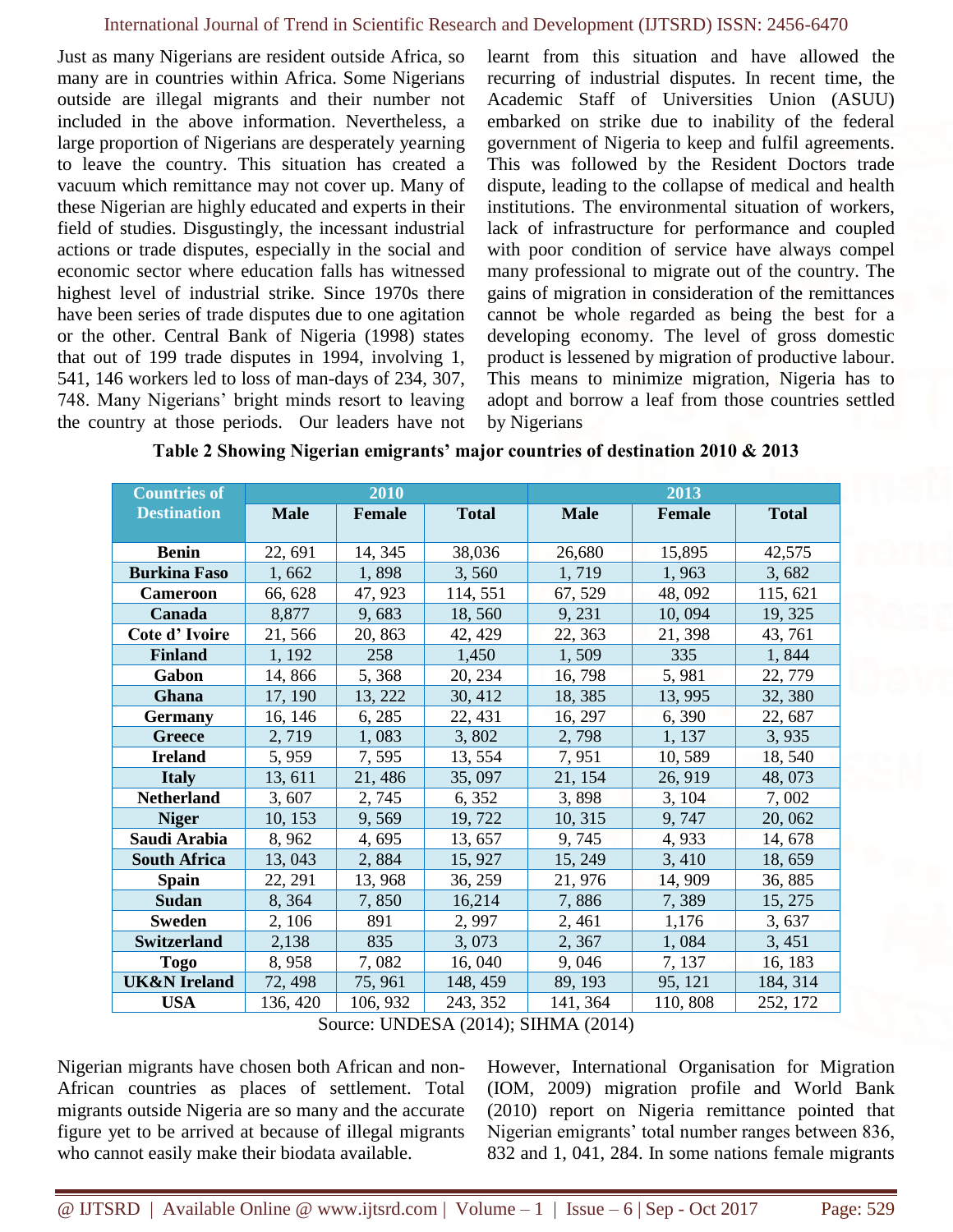out-number male and vise-versa. The dominant countries Nigerian migrants reside in 2010 and 2013 respectively are USA (243, 352; 252, 172) and UK & North Ireland (148, 459; 184, 314), in each, female are more in population while in Africa the concentration of Nigeria in Cameroon in 2013, stood at 115, 621, followed by Cote d' Ivoire with Nigerian migrants of 43, 761. Virtually every country of the world has a Nigerian living in it. Notwithstanding the high population of Nigerians in other countries, many Nigerian are still eager to leave. However, it is obvious from the table that total male population migrants outside the country are higher than the female and there has been regular increase of migrants every year.

### **Migrant strategy through Asylum Seeking**

Just with the desire to leave Nigeria, many have decided to sake for shelter and safety in other countries of the world when Nigeria is not witnessing any civil war. Table 2 shows the different nations Nigerians have sought for settlement over the years.

| <b>Country</b>     | 2000  | 2001   | 2002   | 2003   | 2004   | 2005   | 2006     | 2007   | 2008   |
|--------------------|-------|--------|--------|--------|--------|--------|----------|--------|--------|
| <b>Australia</b>   | 390   | 1,047  | 1,432  | 1,849  | 1,828  | 880    | 421      | 394    | 535    |
| Canada             | 800   | 790    | 828    | 637    | 589    | 591    | 685      | 760    | 765    |
| <b>France</b>      | 463   | 571    | 884    | 1,252  | 1,572  | 976    | 434      | 446    | 462    |
| <b>Germany</b>     | 420   | 526    | 987    | 1,051  | 1,130  | 608    | 481      | 503    | 561    |
| <b>Greece</b>      | 14    | 33     | 184    | 444    | 325    | 406    | 391      | 390    | 746    |
| <b>Ireland</b>     | 3,405 | 3,351  | 4,050  | 3,110  | 1,776  | 1,278  | 1,038    | 1,028  | 1,009  |
| <b>Italy</b>       | 47    | 388    | 594    | 722    | 930    | 536    | $\theta$ | 1,336  | 5,673  |
| South              | 114   | 223    | 3,244  | 4,550  | 1,058  | 775    | 712      | 904    | 16     |
| Africa             |       |        |        |        |        |        |          |        |        |
| <b>Spain</b>       | 843   | 1,350  | 1,440  | 1,688  | 1,029  | 726    | 632      | 680    | 808    |
| <b>Switzerland</b> | 226   | 289    | 1,062  | 480    | 418    | 219    | 209      | 310    | 988    |
| <b>United</b>      | 835   | 870    | 1,125  | 1,110  | 1,210  | 1,230  | 940      | 905    | 970    |
| Kingdom            |       |        |        |        |        |        |          |        |        |
| <b>United</b>      | 58    | 50     | 73     | 99     | 82     | 59     | 162      | 165    | 177    |
| <b>States</b>      |       |        |        |        |        |        |          |        |        |
| <b>Others</b>      | 1,207 | 1,638  | 2,249  | 2,415  | 2,326  | 2,180  | 2,189    | 2,327  | 2,312  |
| <b>Total</b>       | 8,832 | 11,236 | 18,152 | 19,407 | 14,273 | 10,464 | 8,294    | 10,148 | 15,022 |

**Table 3 Showing Nigerian Asylum-seekers in Various Countries, 2000–2008**

## Source: UNHCR (2009).

From the above table, the topmost countries, Nigerian citizens have sought for asylum is in Ireland, United Kingdom, Canada, Spain and Italy. From 2000-2008 was relatively calm in Nigeria as it was devoid of civil war except occasional political crisis, boundary disputes, Niger Delta Militia disturbances, religious crisis/Boko Haram insurgency in the north, kidnapping and armed robbery among others. The data show high degree of dissatisfaction of many citizens living in Nigeria. Besides, the level of insecurity of life and property, and high level of unemployment given the fact that Nigeria has not developed industries capable of engaging job seekers

and also there is no policy on birth control. The high rate of population growth rate is not supported with social facilities, infrastructure and employment opportunities that can absorb school leavers.

Furthermore, the disregard of agriculture and imbalance in the economy in respect of the rural and urban areas environmental disposition have continuously push rural inhabitants to look for greener pasture either in the urban or outside the country. Consequently, many Nigerian are willing to migrate to other countries in any way possible, be it legal or illegal.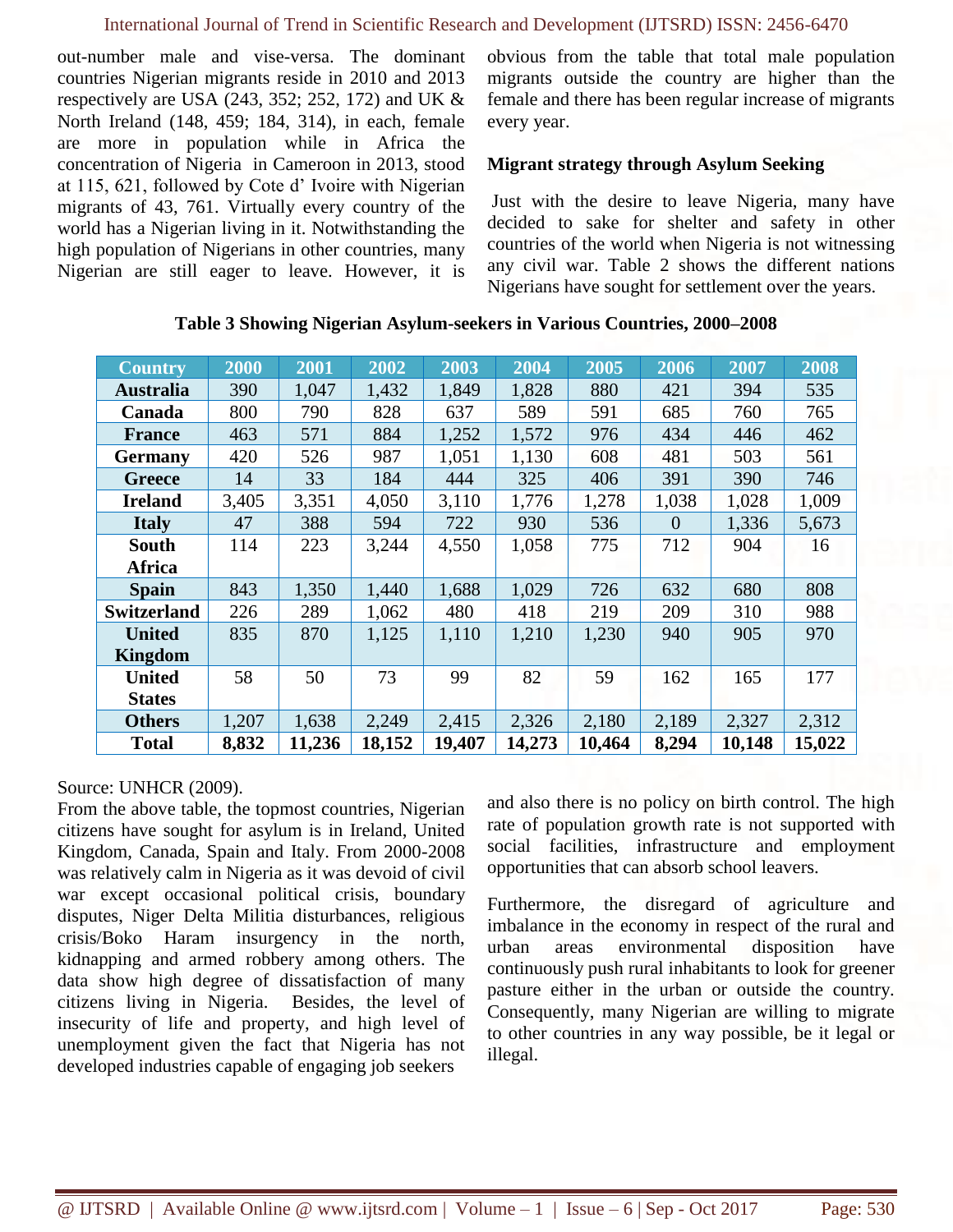| <b>Countries</b>      | 2009   | 2010   | 2011   | 2012   | 2013    |
|-----------------------|--------|--------|--------|--------|---------|
| <b>Australia</b>      | 88     | 101    | 106    | 116    | 132     |
| Austria               | 173    | 228    | 288    | 315    | 346     |
| <b>Cameroon</b>       | 2,873  | 2,873  | 3,223  | 3,223  | 7,459   |
| Canada                | 2,962  | 2,873  | 3,608  | 3,990  | 4,441   |
| <b>France</b>         | 658    | 726    | 794    | 889    | 988     |
| <b>Germany</b>        | 2,640  | 2,601  | 2,667  | 2,833  | 720     |
| <b>Ireland</b>        | 766    | 777    | 706    | 540    | 477     |
| <b>Italy</b>          | 2, 154 | 2,200  | 2,369  | 2,964  | 4,638   |
| <b>Netherlands</b>    | 205    | 203    | 216    | 213    | 225     |
| <b>Niger</b>          |        |        |        |        | 8,385   |
| <b>Norway</b>         | 46     | 65     | 93     | 109    | 176     |
| <b>Sweden</b>         | 93     | 124    | 147    | 178    | 257     |
| <b>Switzerland</b>    | 61     | 66     | 83     | 92     | 113     |
| <b>United Kingdom</b> | 1,370  | 1,044  | 1,089  | 1,166  | 1,244   |
| <b>United States</b>  | 809    | 719    | 686    | 719    | 733     |
| <b>Others</b>         | 681    | 742    | 1066   | 674    | 1,280   |
| <b>Total</b>          | 15,609 | 15,640 | 17,141 | 18,026 | 31, 614 |

**Table 4 Showing Nigerian Refugees in Countries of Resident 2009-2013**

**S**ources UNHCR (2014); SIHMA (2014)

Nigerians at different period have sought for settlement in various countries of the world. These include both skilled and unskilled. The increase has been conspicuous in Cameroon, Canada, Italy, and United Kingdom. The highest and most recent is in Niger because of the incessant insurgence in the northern part of Nigeria. Few of the countries have a common boundary with Nigeria and as such very easy for Nigerians to cross over. In addition to this, it can be inferred that there are Nigerians in each of the country not captured in the data. One wonders why this regular migration to other countries of the world. The reasons are not far-fetched because the on-going crisis in Nigeria since over five years ago has stimulated many Nigerian to look for a serene and better living condition outside the country. It can equally be seen from the angle of high cost of doing business and high level of corruption in the country has lessen peoples' confidence in living in the country and as such many prefer to seek for shelter in other counties. It can equally be pointed that serious and unabated revamping of the conditions of Nigerians is yet to commence in spite of good policies. High income inequality as seen in the income of senators in Nigeria vis-à-vis other Nigerian workers who obtain same goods in same market is really worrisome. Quite disheartening is that many Nigerians such as teachers and other artisan affected by irregular power supply are willing to accept menial jobs in neighboring countries and European countries if given any slight opportunity. The absence of over 97, 000 people categorised as refugees lessen the gross domestic product given the fact that even if remittance is done, it cannot be commensurate with their contributions in Nigeria.

## **Immigrants in Nigeria**

Nigeria has at different periods harbor people from other countries. The total number of immigrants in Nigeria according to UNDESA (2010) is 1, 127, 668. This is about 0.7 percent of 173, 6 million population of Nigeria (IOM-Nigeria, 2014). These immigrants came from both African and non-African countries.Table 3 shows exclusively West Africa migrants residing in Nigeria from 1975-2013.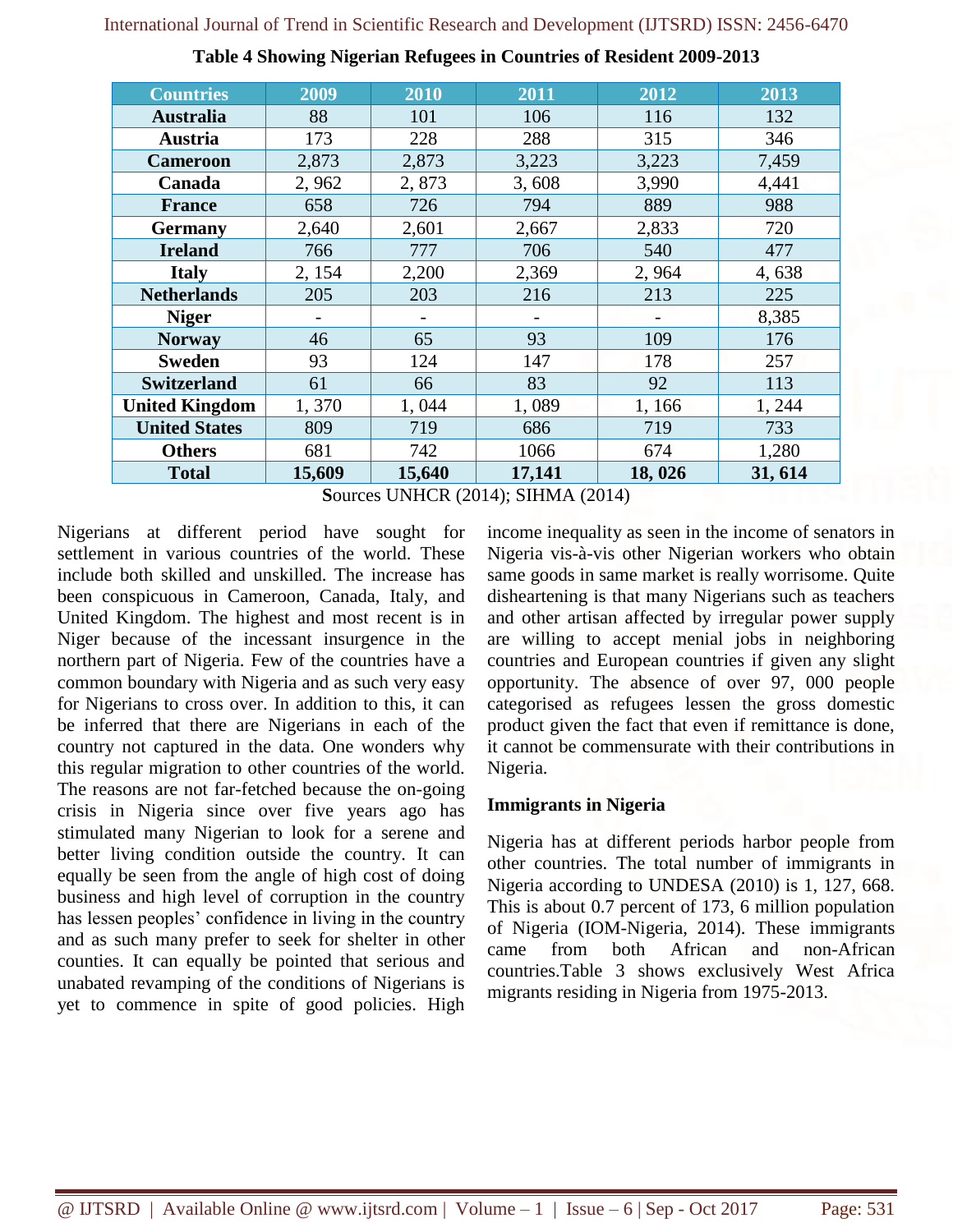| <b>Country</b>      | 1970     | 1975     | 1980     | 1984        | 1991     | 2010     | 2013     |
|---------------------|----------|----------|----------|-------------|----------|----------|----------|
| Ghana               | 129, 872 | 312, 904 | 511, 859 | 680, 384    | 78,706   | 158,987  | 176,493  |
| Mali                | 85,003   | 92, 136  | 87, 221  | 112, 970    | 56, 471  | 114,071  | 126, 631 |
| Gambia              | 30,600   | 38, 979  | 49,680   | 52, 134     | 2,754    | 5,563    | 6, 176   |
| <b>Sierra Leone</b> | 28,000   | 29, 112  | 38, 190  | 43, 458     | 1,623    | 3, 279   | 3,640    |
| <b>Togo</b>         | 19,021   | 26, 989  | 25,908   | 29,003      | 48, 993  | 98, 965  | 109, 862 |
| <b>Benin</b>        | 9,981    | 15,767   | 27, 103  | 29, 979     | 100, 939 | 203, 898 | 226, 349 |
| Cote d'Ivoire       | 3,879    | 5,721    | 8,931    | 10,432      | 1,845    | 3,728    | 4, 138   |
| <b>Burkina Faso</b> | 45,890   | 52, 732  | 65, 579  | 72, 328     | 3,515    | 7, 101   | 7,883    |
| <b>Liberia</b>      | 6,980    | 5,789    | 6,998    | 8,547       | 8, 175   | 16, 512  | 18, 330  |
| <b>Senegal</b>      | 2,542    | 3,381    | 3,920    | 5,468       | 2,009    | 4,058    | 4,505    |
| <b>Total</b>        | 361, 768 | 584, 030 | 825, 389 | 1, 044, 703 | 305, 030 | 616, 162 | 684,007  |

**Table 5 Estimate of West African migrants living in Nigeria, 1970-2013**

Source: Arthur (1991); UNDESA (2014); SIHMA (2014)

It is not out of place that just as Nigerians migrate to other countries of the world, people from other part of the world also immigrate to Nigeria. Many citizens of countries in West Africa have settled in Nigeria in the quest for security and economic reasons. Often times this influx of labour compete with indigenous labour. Just as Nigerians in Diaspora remit money to Nigeria so also do these immigrants. From 1980s to 2013 Nigeria has witnessed great inflow of immigrants. This can be attributed to the relative better living standard and tranquility obtainable in Nigeria then and low crime rate unlike the way it is now. The population of immigrant shave contributed to the pressure on the facilities in Nigeria. Nigeria has on different periods accepted to play brotherhood roles by supporting and assisting neighboring countries in crisis. The openness of boarders to West African states made easy movement of labour within the region. It can be inferred that given the population of Nigeria in relation to the other West African countries, the number of Nigerians in West African countries far outweigh the total immigrants from West Africa. A question worthy of asking is that the vacuum created by Nigerian migrants, is it covered by immigrants? Well, it is difficult to say yes or no except when having handy facts and figures. It is difficult to have same quality of immigrant labour commensurate and compensatory to migrant ones that have left Nigeria at the period under consideration.

From the foregoing, it is quite obvious that a good proportion of the Nigerian citizens are resident outside Nigeria. This presupposes that there are some factors strongly pushing people at all times to seek for good living environment and working condition outside the country. Disgustingly is the fact that many Nigerian leaders frequently travel in those countries resident by Nigerian migrants and cherish the place but unable or unwilling to introduce those things that make those places desirable into Nigeria. Sadly to note is that some of our leaders derive joy in engaging in selfish emulative consumption from other counties but yet to adopt emulative economic restructuring and transformation capable of alleviating poverty. In addition, it is boggling and disheartening that none of the leaders have been able to reduce or tackle poverty to an insignificant level in spite of all beautiful programmes, policies and strategies put in place, instead situations prevail that perpetuate poverty in the country.

### **An over-view of the effects of remittance**

Many scholar have the conviction that migration gives rise to inflow of resources into a domestic economy of a migrant, which is referred to as positive effect of migration while others pinpointed the opposing view of the denial of the migrants' home economy of the scarce capital resources needed for development. For instance, World Bank (2008) points out that in sub-Saharan Africa, a total migrants' remittance of \$10.8 billion which is 1.6% of gross domestic product was made in 2007.Ajaiyi et al (2009), in their study of 38 Sub-Saran African countries asserted that international remittances have played desirable roles in raising living standard of the people.

Mbuto (2010) posits that in Nigeria, total remittances experienced average growth of 121% from 2004 to 2006 and at the same period, the average contribution of remittances to gross domestic product was about six time higher when compared to all export income excluding that of oil. Ighomwenghian (2017) reported that remittances to Nigeria in 2016 stood at \$19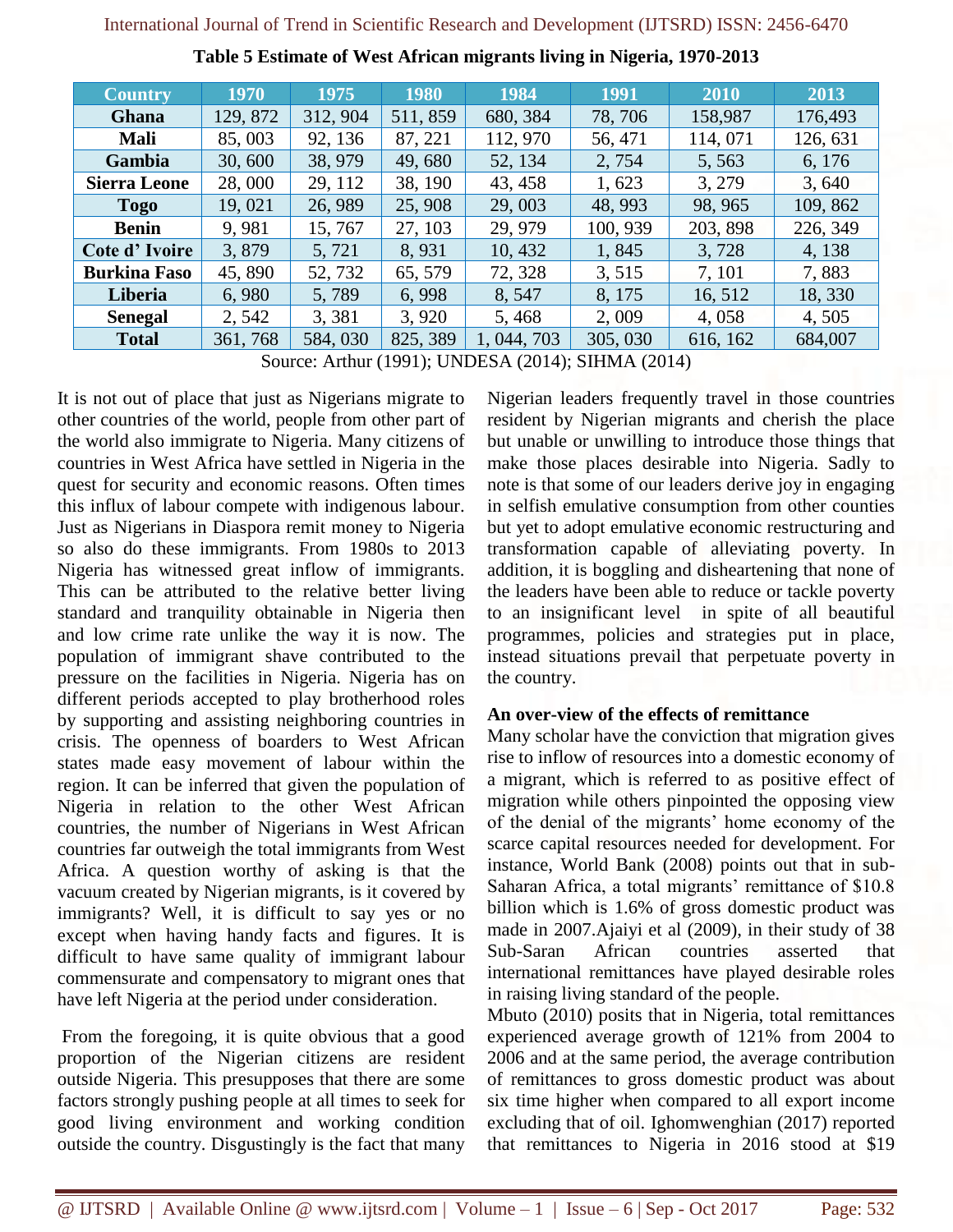billion placing Nigeria as one of the top six receivers for the period although below last year remittance of \$21 billion. The fall in remittance was attributed to fall in oil prices which led to tighter capital controls and government managed exchange rate policy that gave room for black marketers' premiums in foreign exchange markets. Consequently, a large proportion of formal remittance went into informal hands. It was equally noted that remittances in developing countries fell again which has not happened for about 30 years period and as such many remittance-receiving developing countries experienced sharp fall. In Africa, Nigeria is rated highest in the contribution of remittance as a percentage of GDP of 19% in 2016.However, in this section; it is our intention to examine remittance into Nigeria with a view to take proper stand of effects of migrant remittance on Nigeria.

Surprisingly, in spite of these inflow. Poverty in Nigeria has not fallen as poverty is estimated at 70% in Nigeria. It implies that the proportions of Nigerians that benefit from remittances are insignificant proportion of the population.

#### **Table 6 Showing outflow and inflow of remittances (in US \$million) 2009-2011**

| Year         | <b>Outflow</b> (in US Inflow<br>\$ million) | remittances<br><b>US</b> \$ million | $\sin$ |
|--------------|---------------------------------------------|-------------------------------------|--------|
| 2009         | 47                                          | 9,585                               |        |
| 2010         | 48                                          | 10,045                              |        |
| 2011         |                                             | 10,681                              |        |
| <b>Total</b> | 95                                          | 30,311                              |        |

Source: World Bank (2014)

Remittances inflow and outflow in Nigeria cannot be ignored in view of the large number of immigrants in Nigeria and a good proportion of Nigerian migrants all over the world. The data above show that outflow of remittance far outweigh inflow. This is clear and can be attributed to dominant explorers of Nigeria oil to be expatriates and also many Nigerian students in other countries are sustained from Nigeria. This is not a very healthy situation for Nigeria who supposed to improve and equip its tertiary institutions but would prefer patronage of foreign schools at the expense of domestic institutions.

**Table 7 Showing personal remittances received in Nigeria as percent of gross domestic product (GDP), real GDP and exchange rate 2000-2015**

| Year    | $\overline{\textbf{GDP}}$<br><b>Real</b> | <b>Remittances</b>       | <b>Exchange</b> |
|---------|------------------------------------------|--------------------------|-----------------|
|         | $\bigoplus$                              | $\overline{\frac{0}{0}}$ | <b>Rate</b>     |
| 2000    | 412, 332                                 | 3.001                    | 102.11          |
| 2001    | 431, 783.2                               | 2.643                    | 111.94          |
| 2002    | 451, 785.7                               | 2.045                    | 120.97          |
| 2003    | 495,007.2                                | 1.571                    | 129.36          |
| 2004    | 527,576                                  | 2.587                    | 133.5           |
| 2005    | 561,931.4                                | 13.043                   | 132.15          |
| 2006    | 595,821.6                                | 11.643                   | 128.65          |
| 2007    | 634,251.1                                | 10.823                   | 117.96          |
| 2008    | 672,202.6                                | 9.229                    | 130.75          |
| 2009    | 718977.3                                 | 10.838                   | 158.5           |
| 2010    | 776332.2                                 | 5.35                     | 153.13          |
| 2011    | 834,000.8                                | 5.007                    | 158.27          |
| 2012    | 888,893                                  | 4.457                    | 157.36          |
| 2013    | 63,218,720                               | 4.039                    | 167.38          |
| 2014    | 67, 152, 790                             | 3.664                    | 169.68          |
| 2015    | 69, 023, 930                             | 4.378                    | 197             |
| Source: |                                          | <b>CBN</b>               | (2015),         |

https/dataworldbank.org/indicator/BX.TRF.PWKR.D T.GD25/location

The data above show the extent remittances have contributed to the GDP over the years. The period 2003 to 2009 excluding 2008 showed a two digit percentage contribution. The fluctuation is related to the exchange rate and the economic situation prevalent in the country at the period. It can be inferred that remittances have been impacting on Nigeria economy to an extent given the fact that exports of some none oil products have not contributed up to the amount of remittances. But it can equally be pointed out that the impact of all the professional Nigerians in Diaspora functioning in Nigeria would have impacted more on the economy than the remittances effect. Disgustingly is that the outflow or remittances from immigrants in Nigeria far outweigh what comes into Nigeria as shown by table 6. This is because some of the functional manufacturing and services provider businesses and some high level manpower are migrants in Nigerians.

### **Implications from the two effects**

From the data on Nigerian migrants in other countries, migrants in Nigeria from other countries and out flow and inflow of remittances, it is unequivocal that migration has greater influence in Nigeria economy. Capital is really one of the major obstacles of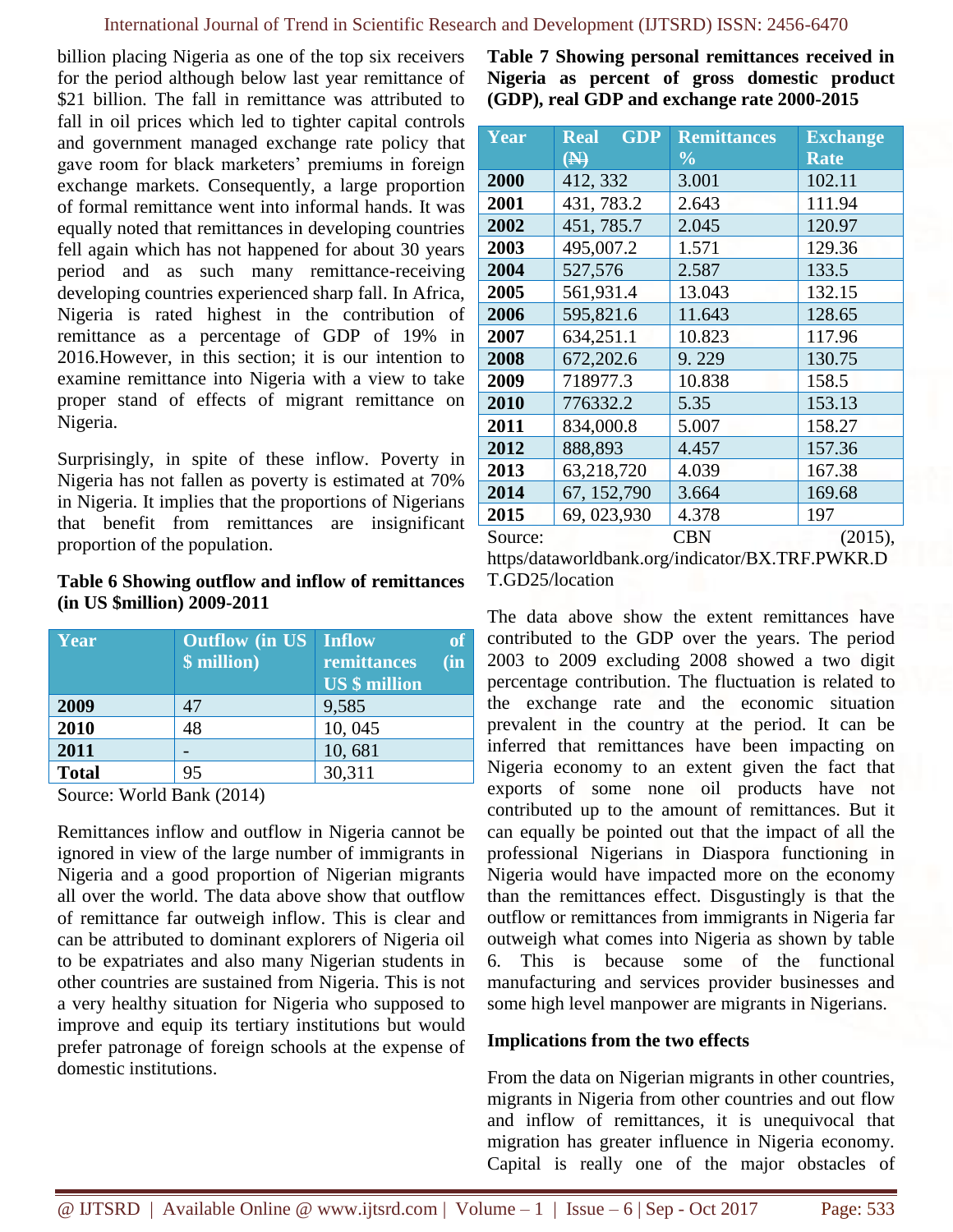development of a developing economy such as Nigeria. Just as Nigerians in Diaspora remit cash to families, relations and friends, so also do non-Nigerians in Nigeria do. The data in table 6 showed that more remittance leave Nigeria than it flows. The movement of both large quality human and physical capital outside Nigeria is a thing of worry.The colossal loss of academics, educationists, doctors, lawyers, engineers, economists, entrepreneurs and other professionals through migration presupposes that remittance is not sufficient to compensate for it. The decline in quality of Nigerian graduates can be attributed apart from lack of learning facilities, but to brain-drain or migration. Although the remittances contribution to GDP is meaningful, in our perception from all the aforementioned facts and figures, it is less meaningful than what leaves the economy.

## **Way forward**

Notwithstanding remittances contribution to Nigerian economy, it is our stance that Nigeria has to do something to minimize frequent loss of scarce capital resources (human and physical) through migration. This on the ground that the negative effect of migration in our perception outweigh the positive effects, and also given the fact that remittances do not add to public revenue or support public expenditure. But taxes of individuals and businesses impact on the public revenue which in turn affect developmental expenditure. In order to reduce all form of migration in Nigeria, the following is expected to play enormous role:

- i. Revamping both the rural and urban environment, reforming social amenities and upgrading and maintenance of infrastructural requirement of the society to ensure sufficient and timely distribution of resources in the country. The unevenness of development of the rural area vis-à-vis urban areas can be altered through sufficient attention to making life conducive and promoting more investment and production in the rural areas of the country.
- ii. (ii)Insecurity and frequent crisis such as group agitations, religious disharmony, crimes, Boko Haram insurgence among others must be addressed. Many Nigerians have resorted to migration to various parts of the country and outside the country as a result of internal crisis. This requires more attention be focused on harmonious co-existence of all and sundry, and intensification of protection of all lives and property.

iii. Condition of service for all categories of workers both the local, state and federal need to be urgently harmonized. Inequality in income of people with similar qualification and skill serving at different tiers of the government should be put to an end. Good atmosphere for operation cum the materials required by the academics, doctors, nurses, lawyers, architects, economists among others to enable them put in their best must be provided. This implies annihilation of brain-drain and improving reward system commensurate to input. It equal calls for reducing cost of governance to enable more funds to be available to restructure the economy for better.

iv. Institutions of learning and health centres must be properly staffed and equipped. Nigeria has to practically and conscientiously emulate or adopt pattern of education system, management of students and staff as it is obtainable in Japan, United Kingdom, United States among others. The colossal sum of hard currency spent by Nigerians in the pursuit of education and health care outside Nigeria is enough to reform Nigerian education system for effective knowledge impartation and service delivery.

- v. Nigeria should work frantically to industrialise so as to reduce over reliance on exportation of raw materials so as to increase aggregate economic activity and bring about more employment of resources.
- vi. Good governance is essential at the moment such as strict adherence of the rule of law, freedom of speech, freedom of association avoidance of nepotism, equitable distribution of societal resources, giving all the opportunity to be part of leadership and strict compliance with respect to federal character in all facets of the economy.

## **CONCLUSION**

This paper has examined and reviewed the effects of migration and remittances in Nigeria over the years. It was obvious that remittances from migrants have tremendously impacted on the Nigerian economy but it was perceived to be below the impact the Nigerians in Diaspora would have, have supposing the working environment was conducive for them to remain and work in Nigeria. This view is supported by the perception of the Deputy Executive-Secretary of the Economic Commission for Africa who posits that the exodus of African experts to the West is one of the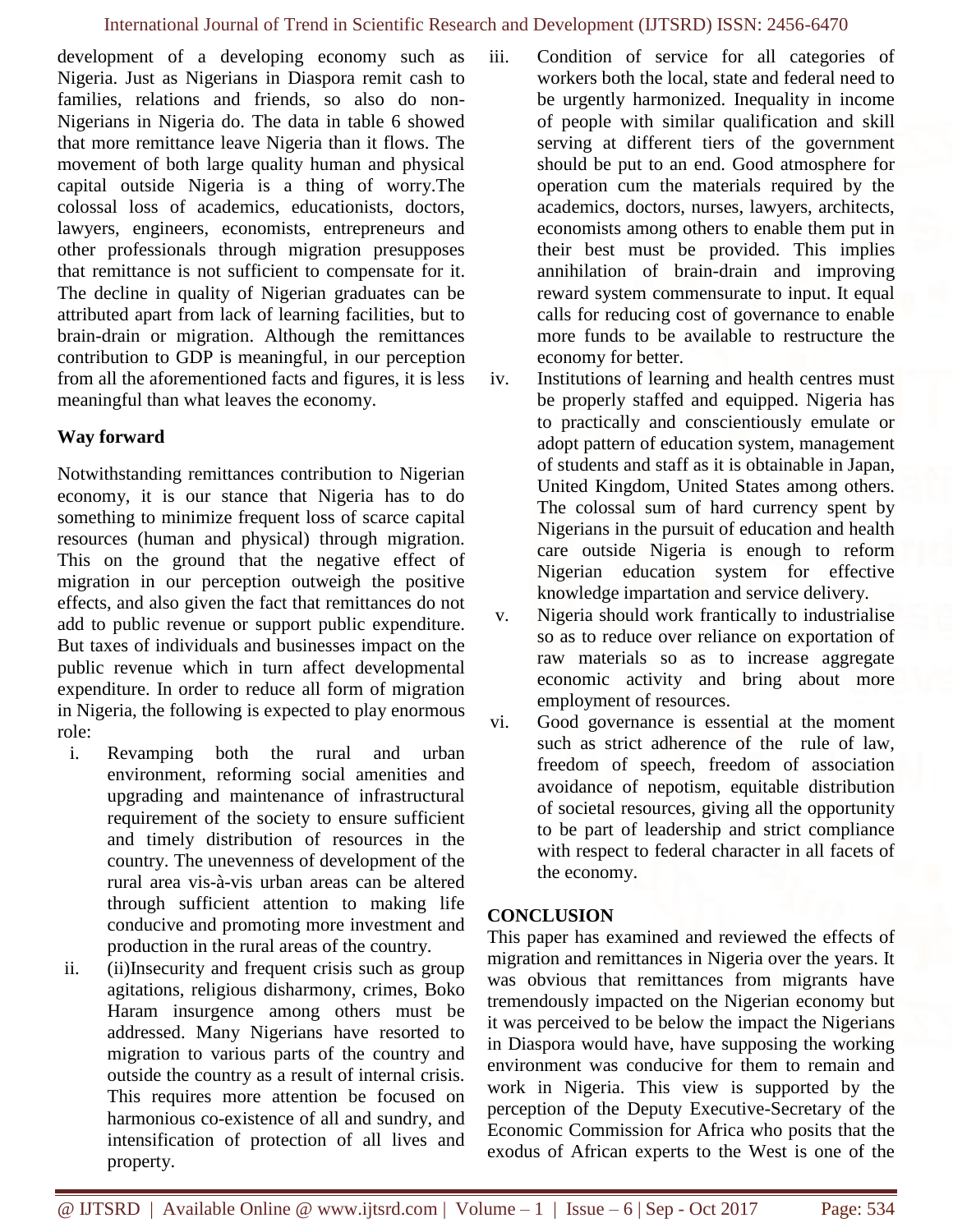greatest barriers to Africa's progress and that African leaders have a major obligation to ensure that professional remain in the continent; or else, in 25 years' time, Africa will be empty of brains (Sivia, 2007; Thalasa, 2010). It is the stance of the authors that more development and better living standard is possible in Nigeria if the abundance human capital outside the country are made to stay and contribute their quota to aggregate economic activity through revamping and restructuring the economy for better economic activities that can provide good working environment and give job opportunities to the teeming unemployed.

## **REFERENCES**

- 1) Ajayi, M.A., Ijaiya, M. A, Bello, R. A.,Ijaiya, G. T &Adeyemi, S. L (2009).International Remittances and Well-Being in Sub-Saharan Africa.‖ *Journal of Economics and International Finance,* 1(3), 78-84.
- 2) Anyanwu, J. C., &Erhijakpor, E. O. (2010).Do Remittances Affect Poverty in Africa?‖*African Development Review,* 22(1), 51-91.
- 3) Adams, R.H., & Page, J. (2005).Do International Migration and Remittances Reduce Poverty in Developing Countries? *World Development*, 33(10), 1645-1669
- *4)* Arthur, J.A. (1991). International Labor Migration Patterns in West Africa. *African Studies Review* 34(3).
- 5) Azam, J.P., &Gubert, F (2006).Migrants' Remittances and the Household in Africa: A Review of the Evidence.‖ *Journal of African Eco,*  AERC Supplement 2, (15), 426-462.
- 6) Barajas, A., Chami, R, Fullenkamp, C, Gapen, M &Montiel, P (2009).Do Workers' Remittances Promote Economic Growth?‖ *IMF Working Paper*  WP/09/153, International Monetary Fund, Washington DC.
- 7) Central Bank of Nigeria (1998) Statistical Bulletin, 9(1), Abuja, CBN.
- 8) Central Bank of Nigeria ( 2015) Statistical Bulletin, Abuja, CBN
- 9) Chami, R., Hakura, D, &Montiel, P. (2009). Remittances: An Automatic Output Stabilizer?‖*IMF Working Paper* WP/09/91, IMF.
- 10) El-Sakka, M. I. T. and McNabb, R. (1999) "The Macroeconomic Determinants of Emigrant Remittances", *World Development*, Vol.27, No.8, pp.1493-1502.
- 11) Funk, M, Namara, F. M, Pardo, R, & Rose, N (2017).Tackling Irregular Migration through Development – a Flawed Approach? European Policy Centre
- 12) upta, S., Pattillo, C &Wagh, S. (2007). Impact of Remittances on Poverty and Financial Development in Sub-Saharan Africa. *IMF Working Paper*, WP-07-38, IMF.
- 13) Hughes, M and Kroechler, C. J (2008). *Sociology the Core*, 8th edn. New York: McGraw Hill Higher Education.
- 14) Higgins, M. L. Hysenbegasi, A and Pozo, S. (2004) "Exchange-Rate Uncertainty and Workers' remittances", *Applied Financial Economics*, Vol.14, pp.403-411.
- 15) International Organisation for Migration (2013). 'Assessment of Migration Data Management and IT Capacities in Nigeria Terms of Reference.' Retrieved on July 22, 2013 from www.acpmigrationobs.org/.../TOR\_Migration%20 Data% 20Assessment.
- 16) IOM-Nigeria (2014). *Facts and Figures. Retrieved on Sept 19, 2017 from*  https://www.iom.int/ cms/en/sites/iom/home/where-we-work/africaand-the-middle-east/central- and-westafrica/nigeria.html
- 17) Ighomwenghian, K (2017). Nigeria Receives \$19 billion Remittances in 2016-Report, retrieved on September, 2017 fro http;//invesdata.com.ng/2017/04/Nigeria received -19bn remittances 2016 report
- 18) Kartz, E. (2000), 'Social Capital and Natural Capital: A Comparative Analysis of Land Tenure and Natural Resources Management in Guatamala,' *Land Economics,76(1)*
- 19) Knoll, A, & Sherriff, A (2017).Making Waves: Implications of the irregular migration and refugee situation on Official Development Assistance spending and practices in Europe, Retrieved from www.eba.se on July 28, 2017
- 20) Lachaud, J.P. (1999). Pauvrete, Ménages et Genre enAfrique Sub-saharienne. Serie de recherché 03, Centre d'Economie du Developement de l'Universite Montesquieu Bordeaux IV.
- 21) Lucas, R. E. B. and Stark, O. (1985) "Motivations to Remit: Evidence from Botswana",